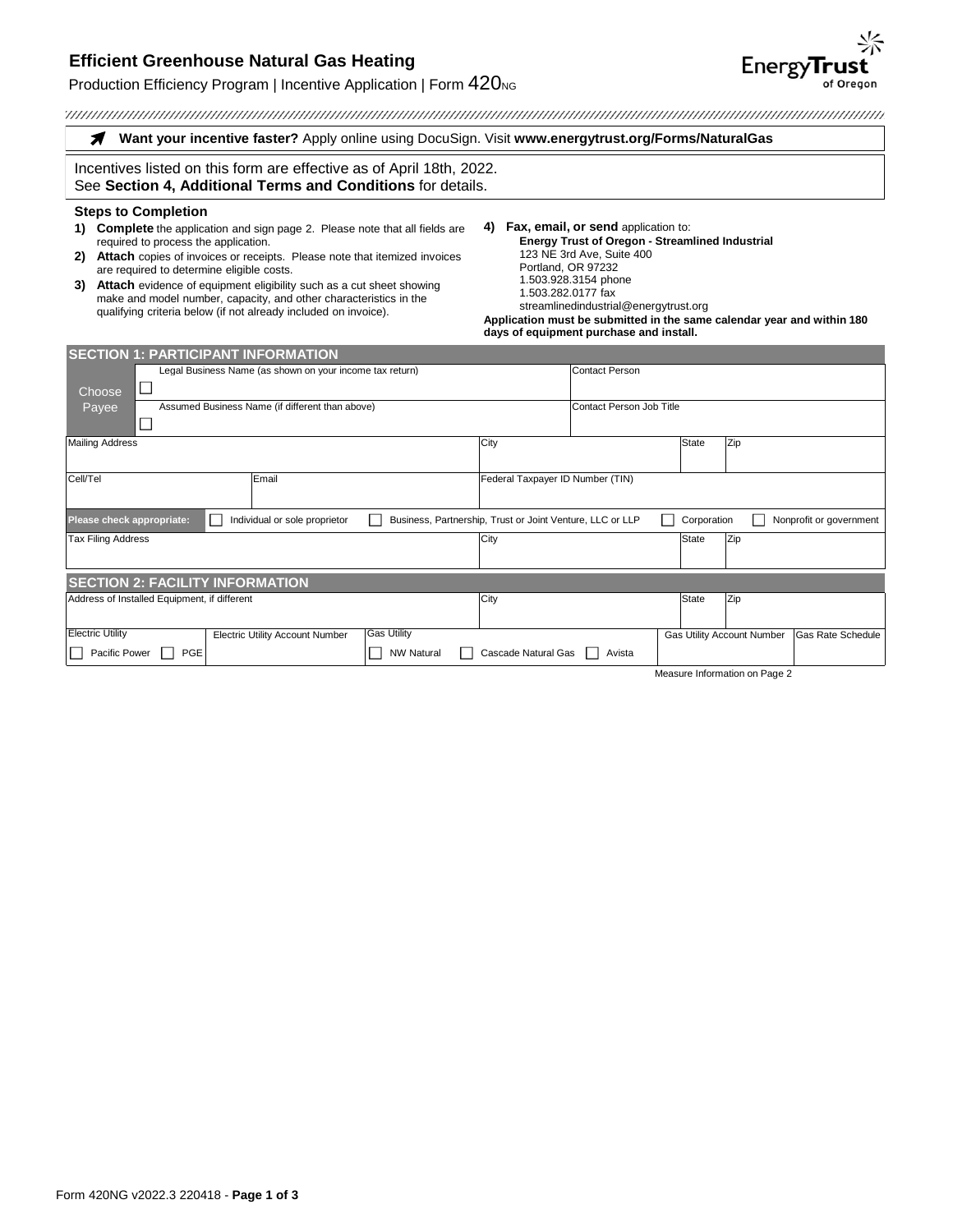|                            | <b>SECTION 3: MEASURE INFORMATION</b>                                                                                                                                                                                                                                                                                                                                                                                                                 |                                                                                                                                                                                                                                                                                       |        |                                                       |                                                                    |  |
|----------------------------|-------------------------------------------------------------------------------------------------------------------------------------------------------------------------------------------------------------------------------------------------------------------------------------------------------------------------------------------------------------------------------------------------------------------------------------------------------|---------------------------------------------------------------------------------------------------------------------------------------------------------------------------------------------------------------------------------------------------------------------------------------|--------|-------------------------------------------------------|--------------------------------------------------------------------|--|
|                            |                                                                                                                                                                                                                                                                                                                                                                                                                                                       | Qualifying Criteria are listed below. To confirm equipment eligibility, review and check off criteria below. To qualify for incentives, equipment must meet Energy<br>Trust's requirements. See Terms and Conditions for additional information and contact us if you have questions. |        |                                                       |                                                                    |  |
|                            |                                                                                                                                                                                                                                                                                                                                                                                                                                                       | Equipment must be installed at a gas heated facility in Oregon served by NW Natural, Cascade Natural Gas, or Avista.                                                                                                                                                                  |        |                                                       |                                                                    |  |
|                            | Infrared (IR) Polyethylene Greenhouse Cover                                                                                                                                                                                                                                                                                                                                                                                                           |                                                                                                                                                                                                                                                                                       |        |                                                       |                                                                    |  |
|                            | $\square$ must be upgrading from a non-IR polyethylene greenhouse cover<br>$\Box$ must have a minimum life expectancy of four (4) years<br>$\square$ must be infrared polyethylene plastic with an anti-condensate coating<br>$\Box$ must have a minimum thickness of 6 mil                                                                                                                                                                           |                                                                                                                                                                                                                                                                                       |        | \$0.10 per square foot of $X$<br>material purchased   | $=$                                                                |  |
|                            | <b>Condensing Unit Heater</b>                                                                                                                                                                                                                                                                                                                                                                                                                         |                                                                                                                                                                                                                                                                                       |        |                                                       |                                                                    |  |
|                            | other indoor grow installations are not eligible for this incentive.<br>$\Box$ must heat to 55 °F or greater for a least two months per year<br>$\Box$ minimum greenhouse size 1,000 square feet                                                                                                                                                                                                                                                      | $\Box$ must be installed in a greenhouse with transparent or translucent sides and roof – warehouse or                                                                                                                                                                                |        | \$7.50 per kBtu/hr input                              | х                                                                  |  |
| <b>Thermal Curtain</b>     |                                                                                                                                                                                                                                                                                                                                                                                                                                                       |                                                                                                                                                                                                                                                                                       |        |                                                       |                                                                    |  |
|                            | $\Box$ must be installed above the heated space and drawn closed automatically at night<br>$\Box$ must be designed primarily to be a heat curtain<br>$\Box$ must have an energy savings rate of 40% or higher<br>$\Box$ must have a minimum life expectancy of five (5) years<br>$\Box$ rebate is for square feet of greenhouse or square feet of curtain material                                                                                    |                                                                                                                                                                                                                                                                                       |        | \$0.45 per square foot                                |                                                                    |  |
| <b>Under-Bench Heating</b> |                                                                                                                                                                                                                                                                                                                                                                                                                                                       |                                                                                                                                                                                                                                                                                       |        |                                                       |                                                                    |  |
| system                     | $\Box$ heating system must use hydronic heat distribution located directly on or under plant<br>bench, on the floor, or in the floor<br>$\Box$ must replace unit heaters as the primary heat source<br>$\Box$ remaining unit heaters must be controlled to turn on only as an emergency backup                                                                                                                                                        |                                                                                                                                                                                                                                                                                       |        | \$1.55 per square foot of $\chi$<br>heated floorspace |                                                                    |  |
|                            | Intelligent Greenhouse Controller with Night Setback                                                                                                                                                                                                                                                                                                                                                                                                  |                                                                                                                                                                                                                                                                                       |        |                                                       |                                                                    |  |
|                            | $\Box$ must have a night setback feature<br>$\Box$ heating and ventilation equipment must be controlled by a single control temperature<br>$\Box$ must heat to at least 50 °F for 30 or more days per year<br>$\square$ must have the ability to temporarily override set program temperatures<br>$\Box$ must control all heating and ventilation equipment in each greenhouse<br>$\Box$ maximum greenhouse size of 15,000 square feet per controller | $\Box$ must allow for a dead-band zone of 5 °F or greater between heating and ventilation events                                                                                                                                                                                      |        | \$0.20 per square foot of $\chi$<br>heated greenhouse |                                                                    |  |
| <b>Program Use Only</b>    |                                                                                                                                                                                                                                                                                                                                                                                                                                                       |                                                                                                                                                                                                                                                                                       | 2022.3 |                                                       | <b>Estimated Incentive:</b>                                        |  |
| <b>PE Number</b>           |                                                                                                                                                                                                                                                                                                                                                                                                                                                       | PT ID                                                                                                                                                                                                                                                                                 |        |                                                       | (cannot exceed application submittal limit<br>or per-site maximum) |  |
|                            |                                                                                                                                                                                                                                                                                                                                                                                                                                                       |                                                                                                                                                                                                                                                                                       |        |                                                       | Read and sign page 3                                               |  |